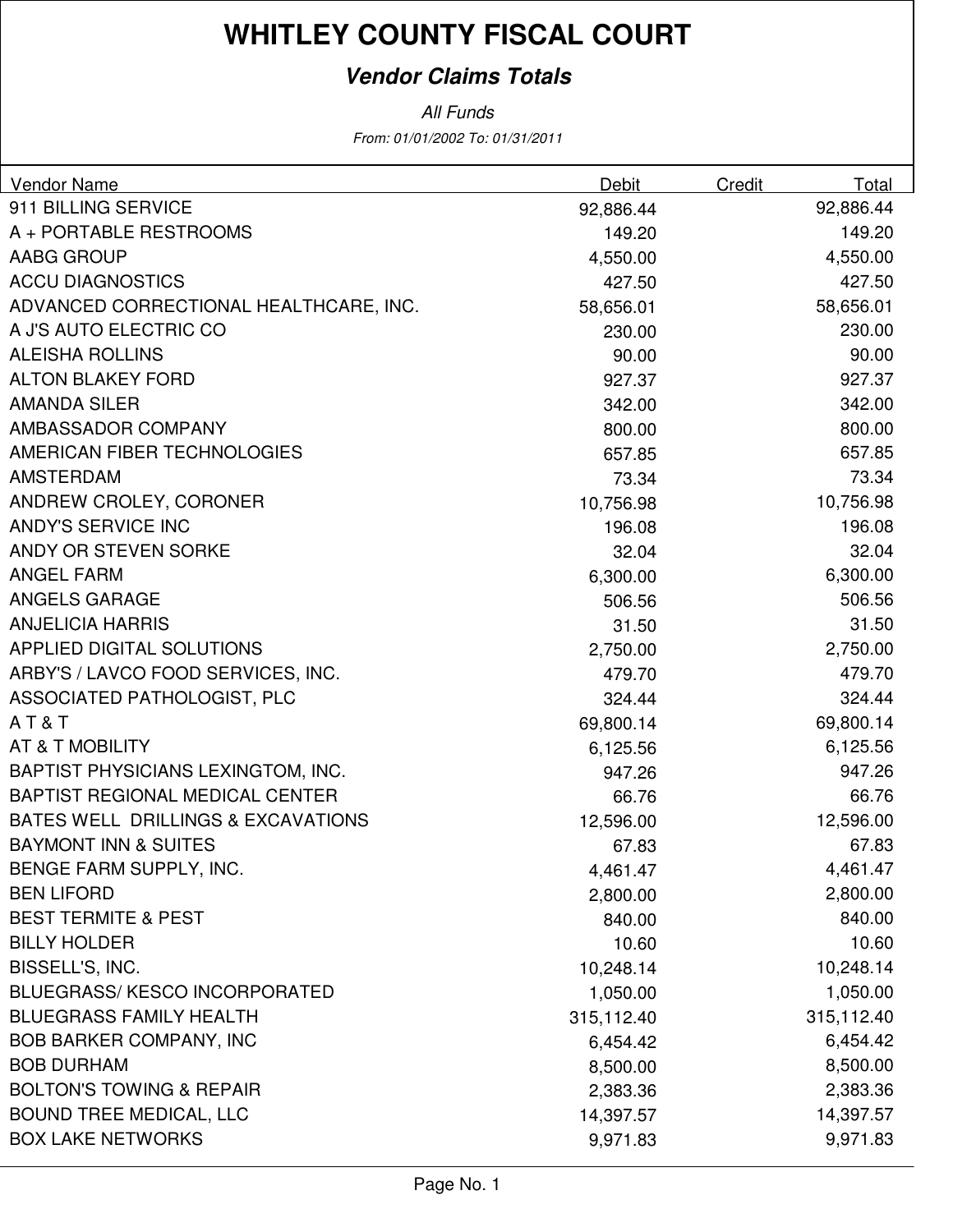### **Vendor Claims Totals**

| Vendor Name                                   | Debit      | Credit | Total      |
|-----------------------------------------------|------------|--------|------------|
| <b>BRANDEIS MACHINERY &amp; SUPPLY CO.</b>    | 2,047.53   |        | 2,047.53   |
| <b>BRENDA MAYNARD</b>                         | 114.50     |        | 114.50     |
| <b>BROCK MCVEY</b>                            | 453.72     |        | 453.72     |
| <b>BURGER KING</b>                            | 827.76     |        | 827.76     |
| <b>BUTCHES MARKET 2</b>                       | 71.69      |        | 71.69      |
| <b>CANADA CONSTRUCTION</b>                    |            |        |            |
| <b>CANADA AUTO PARTS</b>                      | 13,319.68  |        | 13,319.68  |
| <b>CAPITAL PLAZA HOTEL</b>                    | 592.96     |        | 592.96     |
| CENTRAL AUTOMOTIVE SUPPLY INC.                | 4,938.15   |        | 4,938.15   |
| CENTRAL KENTUCKY LOCKSMITHING                 | 105.00     |        | 105.00     |
| CHAMBERS AMERICAN PRODUCTS INC.               | 206.00     |        | 206.00     |
| <b>CHEMSEARCH</b>                             | 1,560.36   |        | 1,560.36   |
| <b>CITY DIESEL</b>                            | 502.48     |        | 502.48     |
| <b>CITY OF CORBIN</b>                         | 580,839.59 |        | 580,839.59 |
| <b>CITY OF WILLIAMSBURG</b>                   | 339,200.62 |        | 339,200.62 |
| <b>CITY UTILITIES COMMISSION</b>              | 1,618.53   |        | 1,618.53   |
| <b>CLAUDE SMITH &amp; SONS FLOOR COVERING</b> | 108.00     |        | 108.00     |
| <b>CLAY COUNTY EMS</b>                        | 2,000.00   |        | 2,000.00   |
| <b>COMMUNITY TRUST BANK</b>                   | 28,134.00  |        | 28,134.00  |
| <b>COMPUTER CLINC</b>                         | 745.00     |        | 745.00     |
| <b>COMPUTER PROJECTS OF ILLINIOS</b>          | 600.00     |        | 600.00     |
| <b>COM-TEC SECURITY, LLC</b>                  | 633.00     |        | 633.00     |
| <b>CONTINENTAL RESEARCH CORP</b>              | 585.80     |        | 585.80     |
| <b>CORBIN ALTERNATOR</b>                      | 812.00     |        | 812.00     |
| CORBRA SYSTEMS, INC.                          | 886.00     |        | 886.00     |
| COUNTY OFFICIALS LEADERSHIP INST.             | 85.00      |        | 85.00      |
| C & R COMMUNICATIONS                          | 1,832.50   |        | 1,832.50   |
| <b>CUMBERLAND FALLS WATER DIST</b>            | 901.37     |        | 901.37     |
| <b>CUMBERLAND VALLEY A D D</b>                | 7,080.00   |        | 7,080.00   |
| CUMBERLAND VALLEY R C & D COUNCIL             | 100.00     |        | 100.00     |
| <b>CUMBERLAND VALLEY ELECTRIC, INC.</b>       | 7,447.06   |        | 7,447.06   |
| <b>DANIEL DUNCAN</b>                          | 90.00      |        | 90.00      |
| <b>DANNY MOSES</b>                            | 24.06      |        | 24.06      |
| <b>DAVID HALL</b>                             | 60.00      |        | 60.00      |
| <b>DAVID KING</b>                             | 263.45     |        | 263.45     |
| DAVIS SALVAGE INC                             | 650.00     |        | 650.00     |
| <b>DAYS INN</b>                               | 582.40     |        | 582.40     |
| D C ELEVATOR COMPANY, INC.                    | 1,297.26   |        | 1,297.26   |
| D & C MACHINE                                 | 1,710.00   |        | 1,710.00   |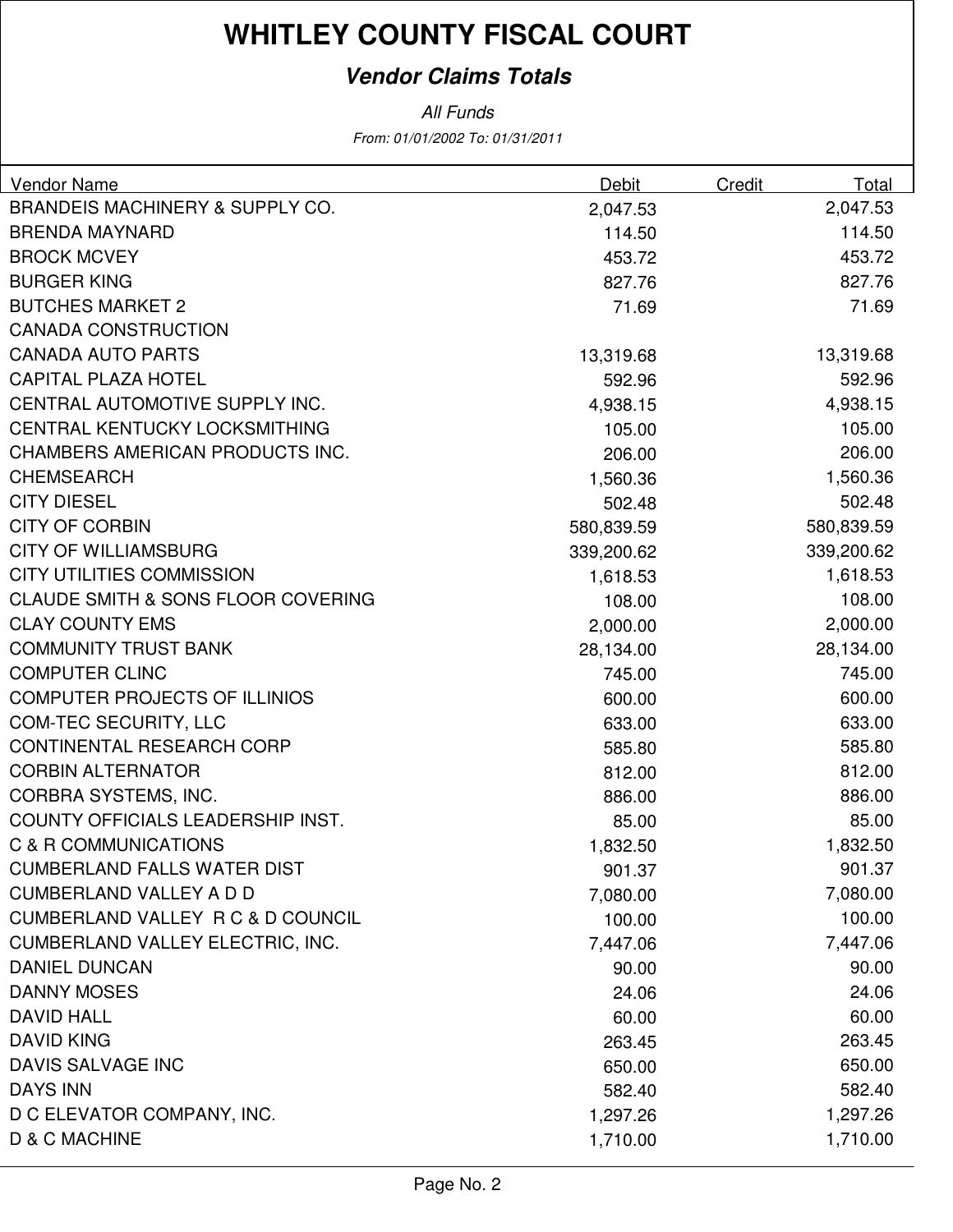### **Vendor Claims Totals**

| <b>Vendor Name</b>                      | Debit      | <b>Credit</b> | Total      |
|-----------------------------------------|------------|---------------|------------|
| <b>DEAN MIRACLE</b>                     | 21.70      |               | 21.70      |
| <b>DELTA DENTAL</b>                     | 11,811.42  |               | 11,811.42  |
| DELTA NATURAL GAS CO., INC.             | 14,788.92  |               | 14,788.92  |
| <b>DENNIS WOOD</b>                      | 1,500.00   |               | 1,500.00   |
| DETROIT SALT COMPANY LLC                | 17,990.46  |               | 17,990.46  |
| DIGITECH SERVICES, INC.                 | 3,678.94   |               | 3,678.94   |
| <b>DISH NETWORK</b>                     | 1,226.24   |               | 1,226.24   |
| <b>DIVISION OF WASTE MANAGEMENT</b>     | 30.00      |               | 30.00      |
| <b>FAMILY DOLLAR STORE</b>              | 2,399.09   |               | 2,399.09   |
| <b>DOMINO'S PIZZA</b>                   | 104.70     |               | 104.70     |
| <b>DOROTHY LEWIS</b>                    | 75.39      |               | 75.39      |
| DR. DAVID WILLIAMS                      | 75.00      |               | 75.00      |
| DRIVES AND CONVEYORS                    | 23.00      |               | 23.00      |
| DR. JOHN A. JEFFRIES, DMD               | 1,100.00   |               | 1,100.00   |
| <b>DR. MICHAEL SMITH</b>                | 311.00     |               | 311.00     |
| <b>DUGGERS SEPTIC CLEANING</b>          | 400.00     |               | 400.00     |
| <b>EASTERN KENTUCKY PRIDE</b>           | 2,000.00   |               | 2,000.00   |
| <b>ELLIS SANITATION</b>                 | 3,949.88   |               | 3,949.88   |
| ELLISON'S SANITARY SUPPLY CO., INC.     | 10,340.85  |               | 10,340.85  |
| ELMO GREER & SONS, INC.                 | 375,531.12 |               | 375,531.12 |
| <b>EMERGENCY MEDICAL PRODUCTS, INC</b>  | 5,361.31   |               | 5,361.31   |
| <b>ESTATE OF EULA JACKSON</b>           | 105.29     |               | 105.29     |
| <b>EVAPAR</b>                           | 929.99     |               | 929.99     |
| <b>EZ COUNTRY</b>                       | 3,145.00   |               | 3,145.00   |
| <b>FAHE CONSULTING</b>                  | 2,500.00   |               | 2,500.00   |
| <b>FALLS FORD</b>                       | 29,589.05  |               | 29,589.05  |
| <b>FAULKNER AND TAYLOR</b>              | 957.14     |               | 957.14     |
| <b>FEDERAL PUBLISHING</b>               | 278.50     |               | 278.50     |
| <b>FELICIA EATON</b>                    | 182.78     |               | 182.78     |
| <b>FLEETONE</b>                         | 139,366.94 |               | 139,366.94 |
| <b>FUCHS LUBRICANTS CO.</b>             | 777.45     |               | 777.45     |
| G & K SERVICES, INC                     | 10,531.13  |               | 10,531.13  |
| <b>GARRAD COUNTY EMA</b>                | 45.00      |               | 45.00      |
| <b>GARY CHAMBERS</b>                    | 19,892.17  |               | 19,892.17  |
| G & C SUPPLY CO. INC.                   | 2,505.80   |               | 2,505.80   |
| GE CAPITAL INFORMATION TECH SOLUTIONS.  | 30.00      |               | 30.00      |
| GECJ LEASE/LOAN HOLDING, INC.           | 25.00      |               | 25.00      |
| GENERAL ELECTRIC CAPITAL SERVICES, INC. | 2,500.00   |               | 2,500.00   |
| <b>GENERAL SHALE</b>                    | 11,675.00  |               | 11,675.00  |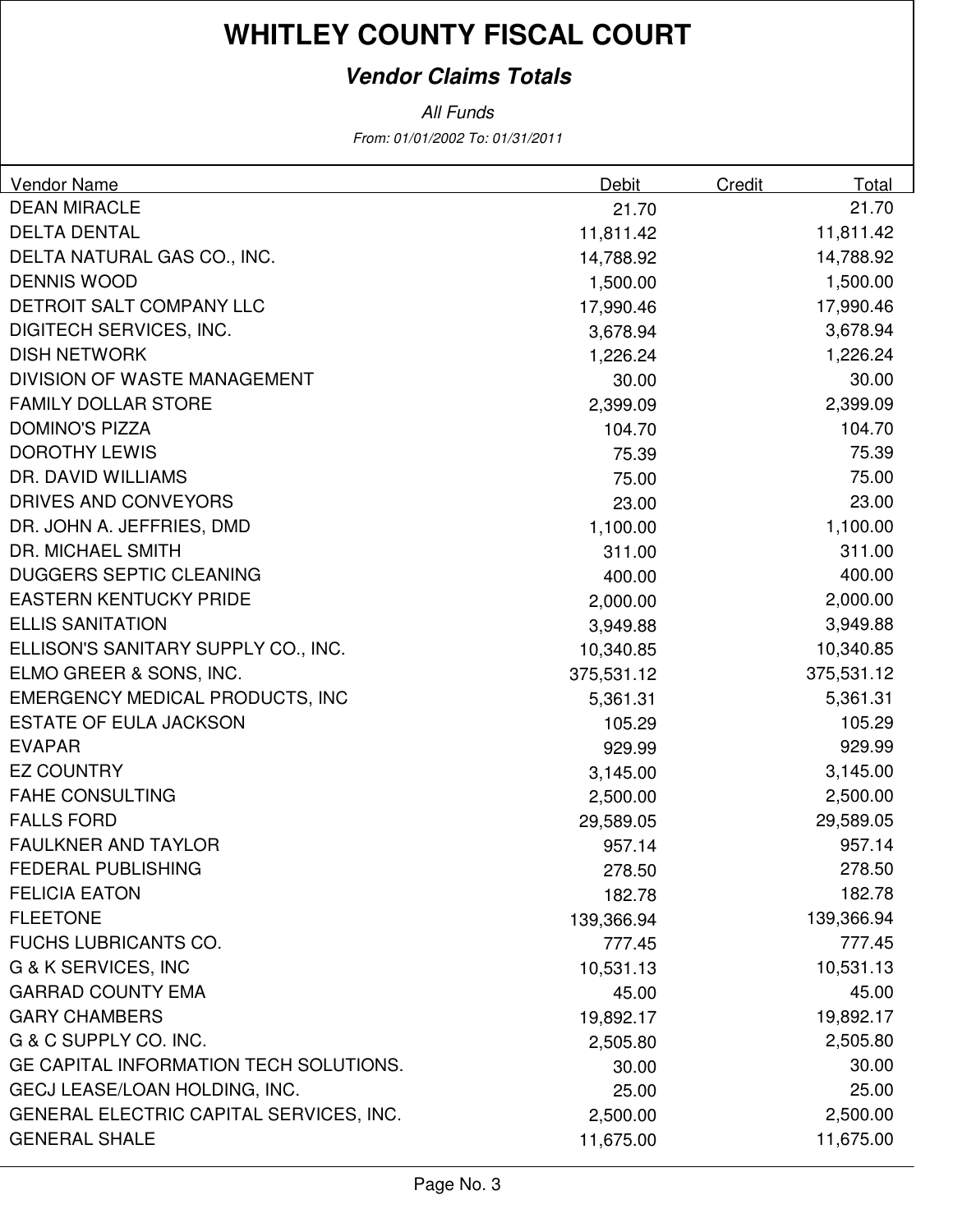### **Vendor Claims Totals**

All Funds

From: 01/01/2002 To: 01/31/2011

| Vendor Name                                   | Debit      | Credit | Total      |
|-----------------------------------------------|------------|--------|------------|
| <b>GENEVA PERKINS</b>                         | 5.00       |        | 5.00       |
| <b>GRIFFIN GATE MARRIOTT RESORT &amp; SPA</b> | 1,714.16   |        | 1,714.16   |
| G & S TIRE INC.                               | 697.37     |        | 697.37     |
| <b>HAAR WOOD PRODUCTS</b>                     | 450.00     |        | 450.00     |
| <b>HAMMONS &amp; BRITTAIN ATTORNEY'S</b>      | 1,900.00   |        | 1,900.00   |
| HANSON AGGREATES MIDWEST INC.                 |            |        |            |
| <b>HARDEE'S</b>                               | 172.27     |        | 172.27     |
| HARP ENTERPRISES, INC.                        | 31,522.48  |        | 31,522.48  |
| <b>HARVEY'S SERVICE CENTER</b>                | 2,485.18   |        | 2,485.18   |
| <b>HEALTH PROFESSIONALS LLC</b>               | 35,439.09  |        | 35,439.09  |
| HEARTLAND EMPLOYMENT, LLC                     | 40.66      |        | 40.66      |
| HINKLE CONTRACTING CORPORATION                | 102,994.20 |        | 102,994.20 |
| HINKLE PRINTING, INC.                         | 3,092.55   |        | 3,092.55   |
| <b>HOBART CORP</b>                            | 1,022.35   |        | 1,022.35   |
| <b>HOLDER GARAGE DOOR</b>                     | 5,000.00   |        | 5,000.00   |
| <b>HOLIDAY INN</b>                            | 408.20     |        | 408.20     |
| <b>HOLSTON GASES</b>                          | 18,947.65  |        | 18,947.65  |
| HUMANA HEALTH PLAN INC                        | 2,128.13   |        | 2,128.13   |
| HUMANA HEALTH CARE PLANS                      | 421.61     |        | 421.61     |
| <b>HUMAN GOLD CHOICE</b>                      | 696.25     |        | 696.25     |
| <b>HYATT REGENCY</b>                          | 2,121.59   |        | 2,121.59   |
| <b>HOMETOWN IGA #57</b>                       | 419.91     |        | 419.91     |
| INNOVATIVE COMMUNICATIONS, INC                | 894.36     |        | 894.36     |
| INTECH CONTRACTING, INC.                      |            |        |            |
| <b>INTERACT PUBLIC SAFETY SYSTEMS</b>         | 180,328.40 |        | 180,328.40 |
| <b>INTERNATIONAL BRONZE</b>                   | 1,025.00   |        | 1,025.00   |
| <b>IRENE PEACE</b>                            | 4,200.00   |        | 4,200.00   |
| <b>JACKSON COUNTY EMS</b>                     | 5,000.00   |        | 5,000.00   |
| <b>JAIL TRACKER</b>                           | 1,337.36   |        | 1,337.36   |
| JEFFREY L. GRAY                               | 73.83      |        | 73.83      |
| <b>JELLICO COMMUNITY HOSPITAL</b>             | 76.68      |        | 76.68      |
| <b>JERRY COLLETT</b>                          | 20.00      |        | 20.00      |
| J.J. KELLER & ASSOCAITES, INC                 | 795.00     |        | 795.00     |
| <b>JOE HAMPTON</b>                            | 31.45      |        | 31.45      |
| <b>JOE HILL ELECTRICAL</b>                    | 2,550.50   |        | 2,550.50   |
| <b>JOE &amp; SHIRLEY FOLEY</b>                | 325,609.46 |        | 325,609.46 |
| JOHNNY WHEELS OF WILLIAMSBURG, INC            | 3,350.65   |        | 3,350.65   |
| <b>JUDY BRIMM</b>                             | 328.58     |        | 328.58     |
| K A C O ALL LINES FUND                        | 247,307.48 |        | 247,307.48 |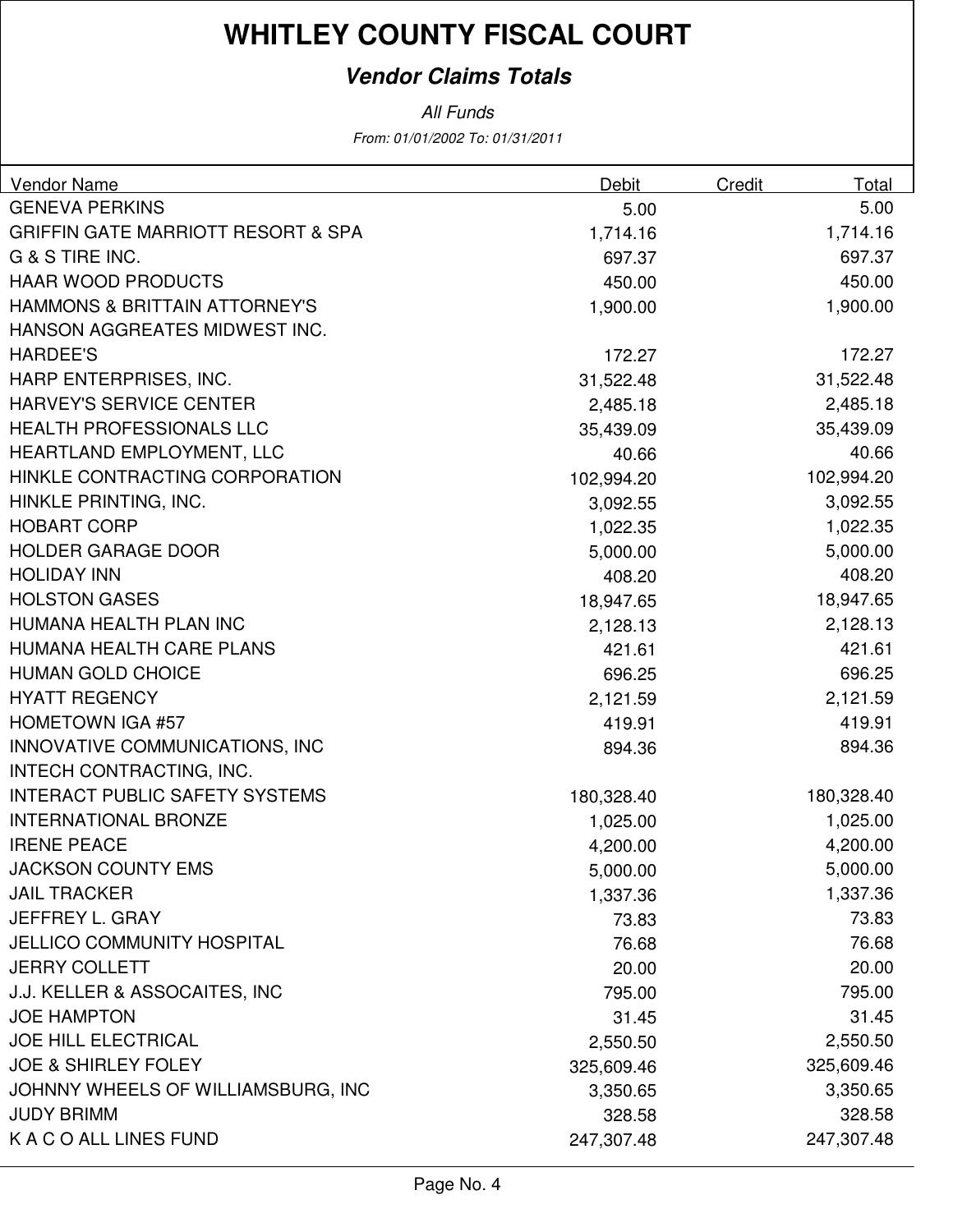### **Vendor Claims Totals**

All Funds

From: 01/01/2002 To: 01/31/2011

| <b>Vendor Name</b>                      | <b>Debit</b> | Credit | Total      |
|-----------------------------------------|--------------|--------|------------|
| KACO WORKERS COMPENSATION FUND          | 318,776.00   |        | 318,776.00 |
| KAPA                                    | 630.00       |        | 630.00     |
| <b>KARKA HOWINGTON</b>                  | 83.00        |        | 83.00      |
| KAY SCHWARTZ, COUNTY CLERK              | 31,433.00    |        | 31,433.00  |
| <b>KCJEA</b>                            | 555.00       |        | 555.00     |
| <b>KCJEA/KMCA</b>                       | 175.00       |        | 175.00     |
| KELLWELL FOOD MANAGEMENT                | 168,784.14   |        | 168,784.14 |
| <b>KELLY HARRISON</b>                   | 76.01        |        | 76.01      |
| <b>KEN MOBLEY, JAILER</b>               | 1,259.30     |        | 1,259.30   |
| <b>KEN TEN ADVERTISING</b>              | 571.36       |        | 571.36     |
| KU                                      | 69,423.67    |        | 69,423.67  |
| <b>KENWAY DISTRIBUTORS</b>              | 602.81       |        | 602.81     |
| <b>KESE</b>                             | 150.00       |        | 150.00     |
| <b>KFC</b>                              | 564.56       |        | 564.56     |
| <b>KIMBELL MIDWEST</b>                  | 714.71       |        | 714.71     |
| KING'S TIRE RECYCLING INC               | 628.00       |        | 628.00     |
| <b>KMCA</b>                             | 100.00       |        | 100.00     |
| KNOX COUNTY UTILITIES COMMISSION        | 63.48        |        | 63.48      |
| KNOX-WHITLEY HUMANE ASSOCIATION, INC,   | 15,000.00    |        | 15,000.00  |
| <b>KOLA</b>                             | 240.00       |        | 240.00     |
| KOORSEN PROTECTION SERVICE              | 3,863.25     |        | 3,863.25   |
| KY ASSOCIATION OF COUNTIES              | 1,165.00     |        | 1,165.00   |
| KENTUCKIANS FOR BETTER TRANSPORTATION   | 220.00       |        | 220.00     |
| KY BOARD OF EMERGENCY MEDICAL SERVICES  | 620.00       |        | 620.00     |
| KY COAL COUNTY COALITION, INC.          | 600.00       |        | 600.00     |
| KY CORRECTIONAL INDUSTRIES              | 3,770.00     |        | 3,770.00   |
| KY JAILERS ASSOC.                       | 1,300.00     |        | 1,300.00   |
| <b>KENTUCKY RETIREMENT SYSTEM</b>       | 4,607.42     |        | 4,607.42   |
| <b>KENTUCKY STATE TREASURER</b>         | 100,391.44   |        | 100,391.44 |
| LAKE CUMBERLAND STATE RESORT PARK       | 72.80        |        | 72.80      |
| <b>LARRY HOWARD</b>                     | 1,555.15     |        | 1,555.15   |
| LAUREL COUNTY OCCUPATIONAL TAX          | 206.54       |        | 206.54     |
| <b>LAUREL TERMITE CONTROL</b>           | 760.00       |        | 760.00     |
| <b>LAWSON FIRE EXTINGUISHER SERVICE</b> | 70.00        |        | 70.00      |
| <b>LEXIS NEXIS</b>                      | 310.00       |        | 310.00     |
| <b>LAWRENCE HODGE, SHERIFF</b>          | 434,846.71   |        | 434,846.71 |
| <b>LIGHTSQUARED LP</b>                  | 403.22       |        | 403.22     |
| <b>LLOYD HENDERSON</b>                  | 221.30       |        | 221.30     |
| <b>LONDON RADIO SERVICE</b>             | 10,897.45    |        | 10,897.45  |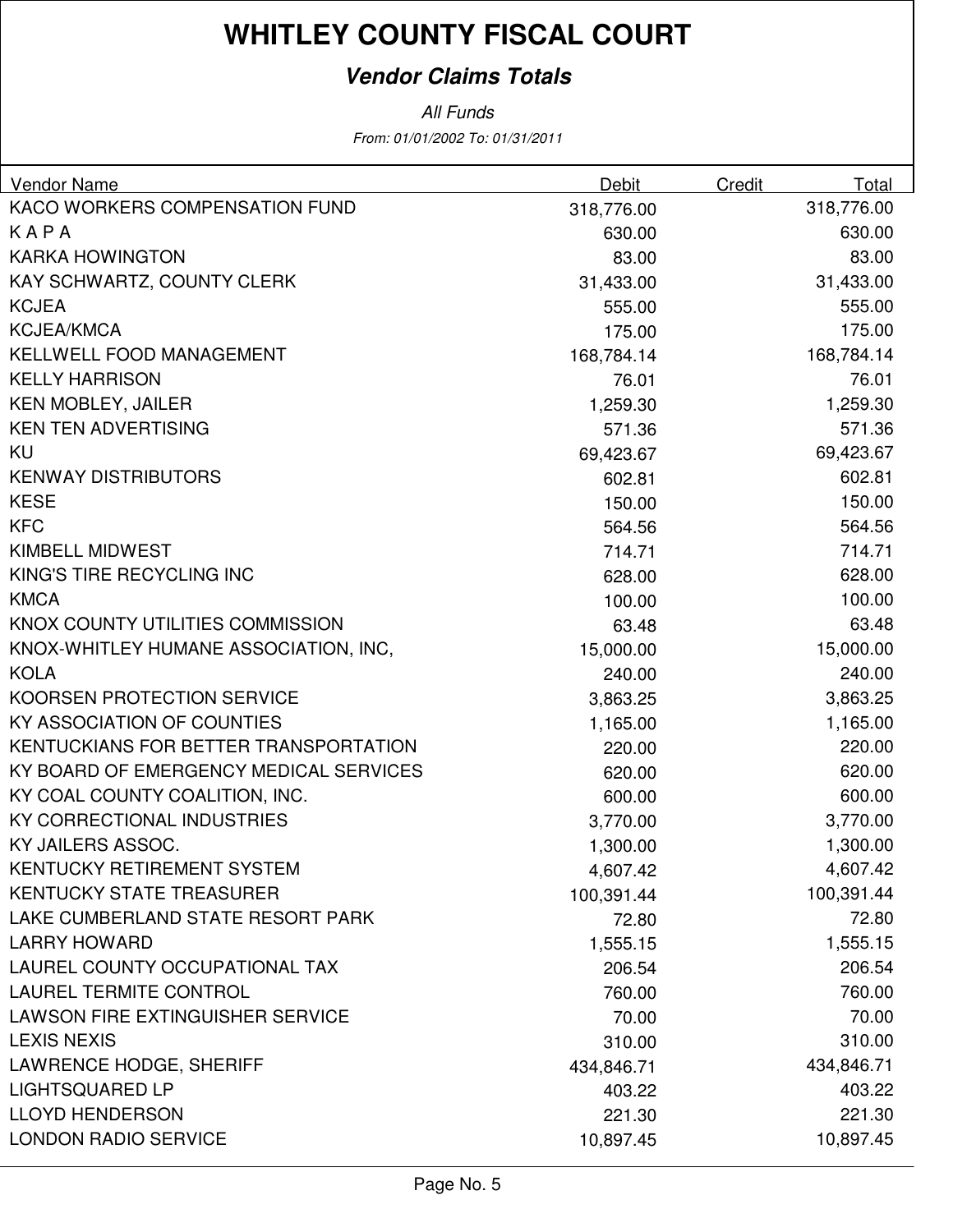### **Vendor Claims Totals**

| LOW MAINTENANCE SUPPLY<br>1,066.72<br>1,066.72<br>L & W EMERGENCY EQUIPMENT, INC.<br>2,128.41<br>2,128.41<br><b>LYTTLE'S TELEPHONE</b><br>1,932.00<br>1,932.00<br><b>MACKS UPHOSTERY</b><br>350.00<br>350.00<br>MAIDEN DRUG CO.<br>678.16<br>678.16<br>MANER CARE, INC.<br>105.61<br>105.61<br><b>MAPSYNC</b><br>550.00<br>550.00<br><b>MARATHON PETROLEUM CO, LP</b><br>70,644.14<br>70,644.14<br><b>MARRIOTT GRIFFIN GATE RESORT</b><br>676.75<br>676.75 | Vendor Name         | <b>Debit</b> | Credit | Total  |
|------------------------------------------------------------------------------------------------------------------------------------------------------------------------------------------------------------------------------------------------------------------------------------------------------------------------------------------------------------------------------------------------------------------------------------------------------------|---------------------|--------------|--------|--------|
|                                                                                                                                                                                                                                                                                                                                                                                                                                                            |                     |              |        |        |
|                                                                                                                                                                                                                                                                                                                                                                                                                                                            |                     |              |        |        |
|                                                                                                                                                                                                                                                                                                                                                                                                                                                            |                     |              |        |        |
|                                                                                                                                                                                                                                                                                                                                                                                                                                                            |                     |              |        |        |
|                                                                                                                                                                                                                                                                                                                                                                                                                                                            |                     |              |        |        |
|                                                                                                                                                                                                                                                                                                                                                                                                                                                            |                     |              |        |        |
|                                                                                                                                                                                                                                                                                                                                                                                                                                                            |                     |              |        |        |
|                                                                                                                                                                                                                                                                                                                                                                                                                                                            |                     |              |        |        |
|                                                                                                                                                                                                                                                                                                                                                                                                                                                            |                     |              |        |        |
|                                                                                                                                                                                                                                                                                                                                                                                                                                                            | <b>MARTHA LOGAN</b> | 172.00       |        | 172.00 |
| <b>MARTIN'S PETERBILT</b><br>1,534.11<br>1,534.11                                                                                                                                                                                                                                                                                                                                                                                                          |                     |              |        |        |
| <b>MCDONALD'S</b><br>280.36<br>280.36                                                                                                                                                                                                                                                                                                                                                                                                                      |                     |              |        |        |
| <b>MCJUNKIN RED MAN CORP</b><br>5,800.00<br>5,800.00                                                                                                                                                                                                                                                                                                                                                                                                       |                     |              |        |        |
| MED TECH MEDICAL SERVICES LLC<br>1,489.00<br>1,489.00                                                                                                                                                                                                                                                                                                                                                                                                      |                     |              |        |        |
| <b>FISCALSOFT CORPORATION</b><br>7,325.00<br>7,325.00                                                                                                                                                                                                                                                                                                                                                                                                      |                     |              |        |        |
| <b>MIKE BAIRD</b><br>1,576.00<br>1,576.00                                                                                                                                                                                                                                                                                                                                                                                                                  |                     |              |        |        |
| <b>MIKE COLYER</b><br>90.00<br>90.00                                                                                                                                                                                                                                                                                                                                                                                                                       |                     |              |        |        |
| <b>MIKE SILER</b><br>37.78<br>37.78                                                                                                                                                                                                                                                                                                                                                                                                                        |                     |              |        |        |
| <b>MOBILE SATELLITE VENTURES</b><br>156.75<br>156.75                                                                                                                                                                                                                                                                                                                                                                                                       |                     |              |        |        |
| <b>MOORE EXCAVATING</b><br>1,552.08<br>1,552.08                                                                                                                                                                                                                                                                                                                                                                                                            |                     |              |        |        |
| <b>MORGAN COUNTY AMBULANCE SERVICE</b><br>25.00<br>25.00                                                                                                                                                                                                                                                                                                                                                                                                   |                     |              |        |        |
| <b>MORGAN TRUCK PARTS</b><br>428.00<br>428.00                                                                                                                                                                                                                                                                                                                                                                                                              |                     |              |        |        |
| <b>M.R. TRANSMISSIONS</b><br>4,020.00<br>4,020.00                                                                                                                                                                                                                                                                                                                                                                                                          |                     |              |        |        |
| <b>MOUNTAIN VALLEY INSURANCE</b><br>12,578.98<br>12,578.98                                                                                                                                                                                                                                                                                                                                                                                                 |                     |              |        |        |
| <b>NACA</b><br>35.00<br>35.00                                                                                                                                                                                                                                                                                                                                                                                                                              |                     |              |        |        |
| <b>NACO</b><br>745.00<br>745.00                                                                                                                                                                                                                                                                                                                                                                                                                            |                     |              |        |        |
| <b>NEWS JOURNAL</b><br>17,517.78<br>17,517.78                                                                                                                                                                                                                                                                                                                                                                                                              |                     |              |        |        |
| NEWWAVE COMMUNICATIONS<br>475.16<br>475.16                                                                                                                                                                                                                                                                                                                                                                                                                 |                     |              |        |        |
| <b>NOBEL OR EMMA CAMPBELL</b><br>30.00<br>30.00                                                                                                                                                                                                                                                                                                                                                                                                            |                     |              |        |        |
| <b>NORTHERN TOOL &amp; EQUIPMENT</b><br>3,649.99<br>3,649.99                                                                                                                                                                                                                                                                                                                                                                                               |                     |              |        |        |
| <b>OAKGROVE VFD</b>                                                                                                                                                                                                                                                                                                                                                                                                                                        |                     |              |        |        |
| OAK GROVE USED PARTS<br>79.50<br>79.50                                                                                                                                                                                                                                                                                                                                                                                                                     |                     |              |        |        |
| OAK RIDGE CHURCH OF GOD<br>500.00<br>500.00                                                                                                                                                                                                                                                                                                                                                                                                                |                     |              |        |        |
| ONE COR FOUR TWO, INC.<br>3,000.00<br>3,000.00                                                                                                                                                                                                                                                                                                                                                                                                             |                     |              |        |        |
| O'NEIL FUNERAL HOME<br>500.00<br>500.00                                                                                                                                                                                                                                                                                                                                                                                                                    |                     |              |        |        |
| <b>OSCAR DAVENPORT</b><br>1,840.21<br>1,840.21                                                                                                                                                                                                                                                                                                                                                                                                             |                     |              |        |        |
| <b>OVERHEAD DOOR COMPANY</b><br>261.25<br>261.25                                                                                                                                                                                                                                                                                                                                                                                                           |                     |              |        |        |
| <b>OWENS AUTO PARTS</b><br>3,113.20<br>3,113.20                                                                                                                                                                                                                                                                                                                                                                                                            |                     |              |        |        |
| PATTERSON CREEK VFD<br>1,400.00<br>1,400.00                                                                                                                                                                                                                                                                                                                                                                                                                |                     |              |        |        |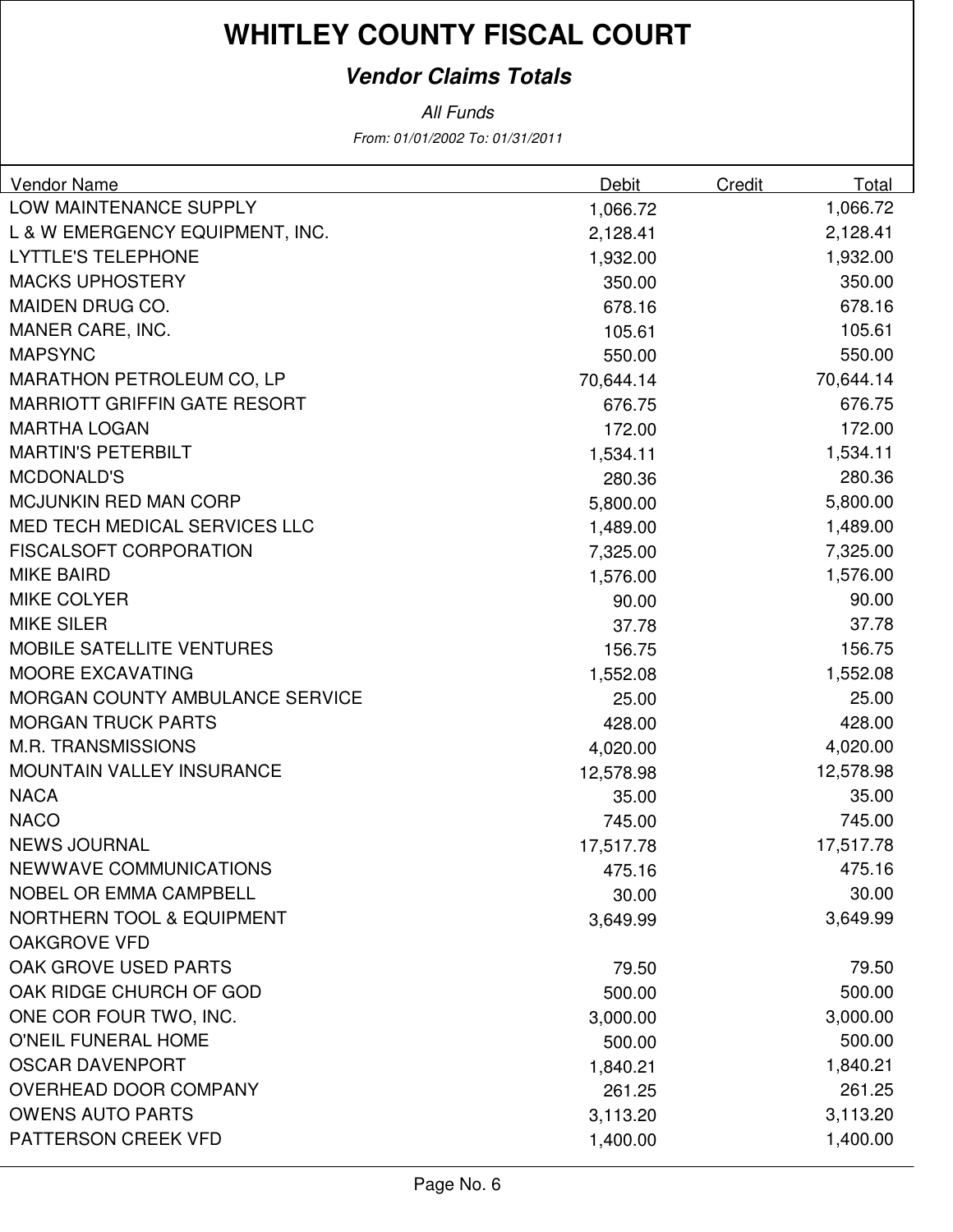### **Vendor Claims Totals**

| Vendor Name                           | <b>Debit</b> | Credit | Total     |
|---------------------------------------|--------------|--------|-----------|
| PATTON CHESTNUT BINDER, INC.          | 3,484.00     |        | 3,484.00  |
| <b>PAULINE STANLEY</b>                | 32.42        |        | 32.42     |
| <b>PEGGY DANIEL</b>                   | 44.50        |        | 44.50     |
| PERFORMANCE BATTERY CO                | 455.00       |        | 455.00    |
| PHIL BRENNENSTUHL                     | 1,680.72     |        | 1,680.72  |
| PIZZA HUT                             | 280.70       |        | 280.70    |
| POFF CARTING SERVICE                  | 20,035.20    |        | 20,035.20 |
| PREFERRED LAB SERVICE                 | 5,795.00     |        | 5,795.00  |
| PREWITT FARM SUPPLY                   | 1,744.75     |        | 1,744.75  |
| PRINT SOURCE CONSULTING               | 1,005.50     |        | 1,005.50  |
| PROFFESSIONAL VEHICLE CORP            | 248.50       |        | 248.50    |
| QUADMED, INC.                         | 2,315.42     |        | 2,315.42  |
| <b>QUALITY CARE AUTO SERVICE</b>      | 38,695.97    |        | 38,695.97 |
| <b>QUARTER MASTER</b>                 | 234.22       |        | 234.22    |
| <b>QUILL CORPORATION</b>              | 8,144.84     |        | 8,144.84  |
| <b>RADIO SHACK</b>                    | 801.09       |        | 801.09    |
| R. C. MILLER OIL CO                   | 1,834.50     |        | 1,834.50  |
| REM COMPANY, INC.                     | 733.11       |        | 733.11    |
| <b>REPUBLIC BANK &amp; TRUST CO</b>   | 4,733.59     |        | 4,733.59  |
| <b>RHONDA PRIVETT</b>                 | 363.00       |        | 363.00    |
| RISING SUN DEVELOPMENT, INC           | 512.08       |        | 512.08    |
| <b>RITE-WAY SERVICES</b>              | 800.00       |        | 800.00    |
| <b>RIVERSIDE PRODUCE</b>              | 1,433.17     |        | 1,433.17  |
| ROCKHOLD V.F.D.                       | 3,000.00     |        | 3,000.00  |
| <b>ROGER WELLS</b>                    | 1,883.00     |        | 1,883.00  |
| <b>WHITLEY COUNTY PVA</b>             | 25,322.32    |        | 25,322.32 |
| <b>ROY SILER</b>                      | 37.46        |        | 37.46     |
| I. K. SEARS EXCAVATING                | 21,555.00    |        | 21,555.00 |
| <b>SECURITY SOLUTIONS</b>             | 1,061.00     |        | 1,061.00  |
| <b>J.A. SEXAUER</b>                   | 1,146.12     |        | 1,146.12  |
| <b>SGT JOES</b>                       | 1,376.48     |        | 1,376.48  |
| <b>SHAWN MIERS</b>                    | 67.71        |        | 67.71     |
| <b>SHELLY BARTON</b>                  | 149.50       |        | 149.50    |
| SIMPLEX TIME RECORDER CO.             |              |        |           |
| SIMPLEX GRINNELL LP                   | 303.82       |        | 303.82    |
| <b>SMITH'S AUTO SERVICE</b>           | 3,390.03     |        | 3,390.03  |
| SOUTHEASTERN EMERGENCY EQUIP.         | 4,131.50     |        | 4,131.50  |
| <b>SONIC</b>                          | 91.26        |        | 91.26     |
| SOUTHERN KY CHAMBER OF COMMERCE, INC. | 27.00        |        | 27.00     |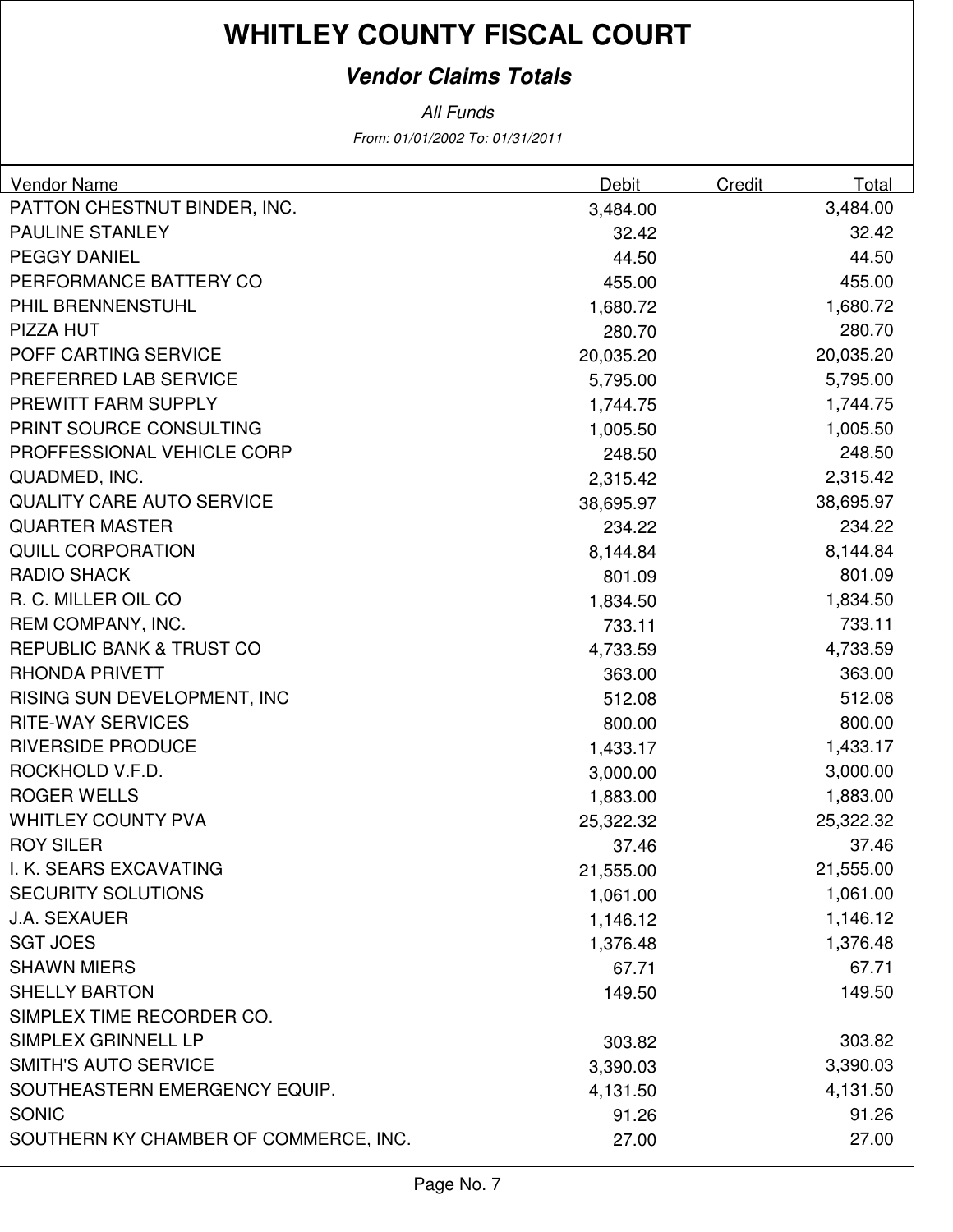### **Vendor Claims Totals**

All Funds

From: 01/01/2002 To: 01/31/2011

| <b>Vendor Name</b>                         | Debit        | Credit | Total        |
|--------------------------------------------|--------------|--------|--------------|
| SOUTHEASTERN KY MAINTENANCE                |              |        |              |
| SOUTH EASTERN JANITORIAL SUPPLY            | 4,976.66     |        | 4,976.66     |
| SOUTHERN REBINDING, INC.                   | 3,409.09     |        | 3,409.09     |
| STERICYCLE, INC.                           | 2,900.46     |        | 2,900.46     |
| <b>SUBWAY</b>                              | 380.65       |        | 380.65       |
| <b>SUTTONS KWIK WASH</b>                   | 91.25        |        | 91.25        |
| <b>SWACK</b>                               | 50.00        |        | 50.00        |
| <b>T &amp; H TRUCK PARTS &amp; SERVICE</b> | 150.00       |        | 150.00       |
| <b>TELVENT DTN</b>                         | 2,328.00     |        | 2,328.00     |
| <b>TEN-EIGHT DUTY GEAR</b>                 | 7,221.39     |        | 7,221.39     |
| THE BANK OF NEW YORK                       | 175,718.44   |        | 175,718.44   |
| THE GAULT HOUSE                            | 481.74       |        | 481.74       |
| THE HOSE HOUSE, INC.                       | 416.80       |        | 416.80       |
| THE KY GAZETTE                             | 77.00        |        | 77.00        |
| <b>THELMA OWENS</b>                        | 34.46        |        | 34.46        |
| THE SIGN PLACE                             | 184.00       |        | 184.00       |
| <b>THOMAS WILSON</b>                       | 475.00       |        | 475.00       |
| <b>THOMPSON WEST</b>                       | 126.14       |        | 126.14       |
| <b>TIM SHELLEY</b>                         | 598.10       |        | 598.10       |
| T & L STEEL, INC.                          | 96.26        |        | 96.26        |
| <b>TOMMY OR MARGARET BRIERLY</b>           | 38.14        |        | 38.14        |
| <b>TRACY WEST</b>                          | 2,301.65     |        | 2,301.65     |
| <b>TRAYCO</b>                              | 289.83       |        | 289.83       |
| <b>TRICARE</b>                             | 42.75        |        | 42.75        |
| <b>TRUMAN PREWITT</b>                      | 350.00       |        | 350.00       |
| 2 GETON NET, INC.                          | 4,646.29     |        | 4,646.29     |
| <b>TWO-WAY RADIO</b>                       | 4,096.40     |        | 4,096.40     |
| UNIVERSITY OF KY                           |              |        |              |
| UK INCOME TAX SEMINAR                      | 498.00       |        | 498.00       |
| UNDERWRITERS SAFETY & CLAIMS               | 10,000.00    |        | 10,000.00    |
| <b>U.S. POSTMASTER</b>                     | 4,752.00     |        | 4,752.00     |
| <b>WANDA SIMONS, CPA</b>                   | 4,050.00     |        | 4,050.00     |
| WHITLEY CO FISCAL COURT PAYROLL, REV.A/C   | 2,288,887.26 |        | 2,288,887.26 |
| W D BRYANT & SONS INC.                     | 56,260.35    |        | 56,260.35    |
| <b>WENDY'S</b>                             | 2,514.23     |        | 2,514.23     |
| <b>WESTSIDE MECHANICAL</b>                 | 6,250.00     |        | 6,250.00     |
| <b>WHAYNE SUPPLY COMPANY</b>               | 12,654.21    |        | 12,654.21    |
| <b>WHIPLASH SIGNS &amp; APPAREL</b>        | 5,400.00     |        | 5,400.00     |
| WHITLEY COUNTY HEALTH DEPT. DISTRICT       | 96.00        |        | 96.00        |